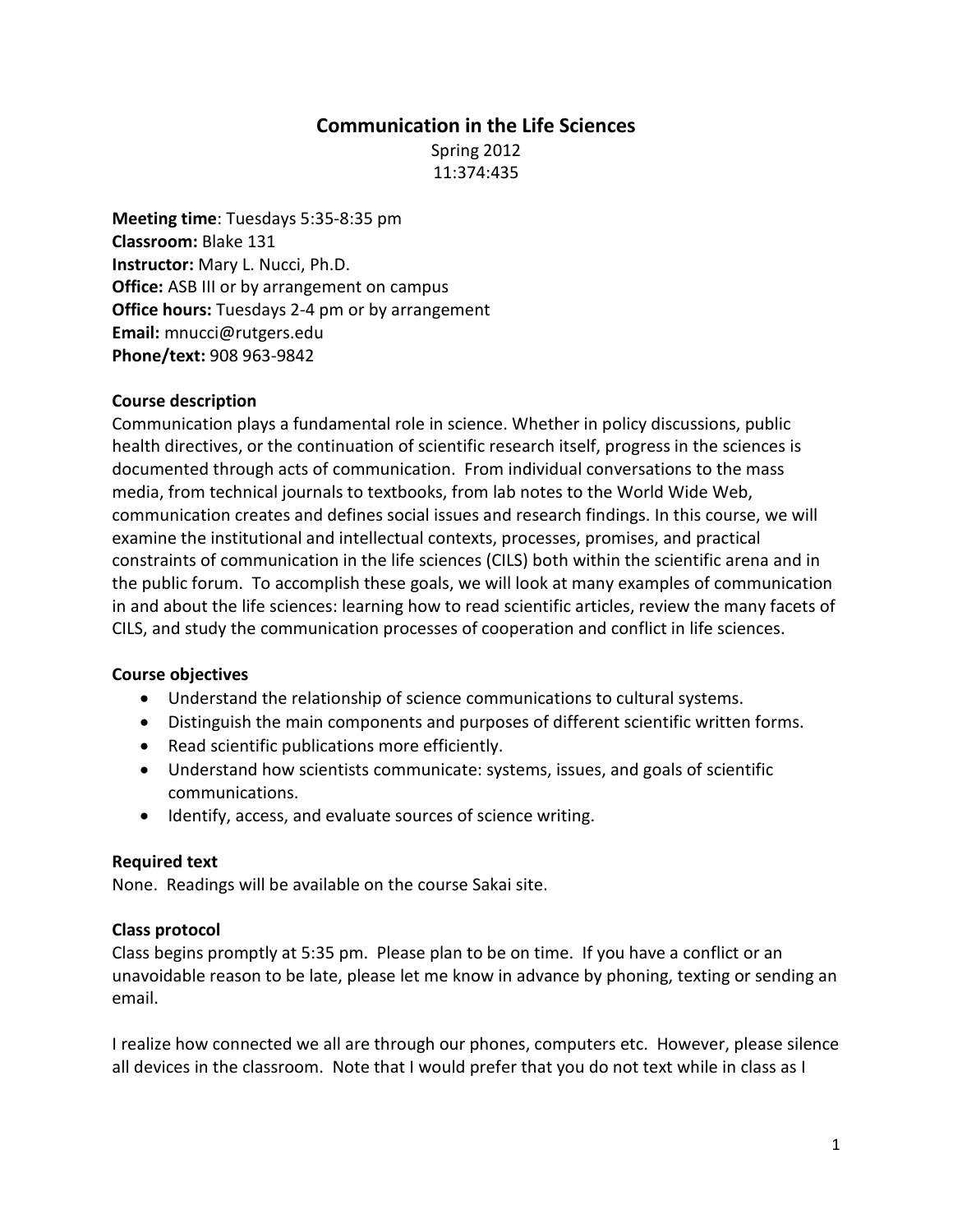think it is rude to see someone texting in a classroom. However, you are adults and you will need to make your own decisions about whether you should pay attention to me or text.

We will have one break during class. Eating during class is fine if done quietly and does not interrupt the class.

**Due dates are firm**. I will not accept late assignments unless you speak to me in person or by phone BEFORE the due date. NO email or text communications will be considered. I am here to help you learn the material in the class, so if you need extra time for a legitimate reason I will work with you. However, repeated latenesses will not be allowed.

### **Academic Honor and Integrity**

Plagiarism in any form will not be tolerated. This includes the improper citation of materials from any source, including the Internet. If you have questions about citation issues, please bring them up with me. We will use American Psychological Association (APA) formatting (See [http://sociology.camden.rutgers.edu/curriculum/citation.htm\)](http://sociology.camden.rutgers.edu/curriculum/citation.htm).

Rutgers University Policy on Academic Integrity considers cheating, fabrication, facilitation of academic dishonesty, plagiarism, and the denial of access to others of materials or information as violations of academic integrity. All violations will be dealt with according to the rules laid out in the policy which can be found at [http://ctaar.rutgers.edu/integrity/policy.html,](http://ctaar.rutgers.edu/integrity/policy.html) ranging from loss of class credit to expulsion depending on the level of the violation.

### **Attendance**

The University is committed to a culture of academic engagement between students and faculty. Part of this commitment involves taking responsibility for attending your classes, labs, and exams, and informing your instructors when you cannot attend. Rutgers students are expected to attend all scheduled course meetings. University policy excuses absences due to religious observance or participation in Rutgers-approved activities, and permits students to make up work missed for these circumstances.

If you will be absent from a class, lab, or exam for any reason, you need to report your absence through the University Absence Reporting Website [https://sims.rutgers.edu/ssra/.](https://sims.rutgers.edu/ssra/) The system will generate an email to me about your absence. The University recommends that you also contact me directly to let me know of your absence.

I will take attendance at every class—note that missing class will mean you will miss material that cannot be made up. More than 2 unexcused absences other than per Rutgers guidelines (religious observance, participation in Rutgers-approved activities) will result in a letter grade drop in your final grade.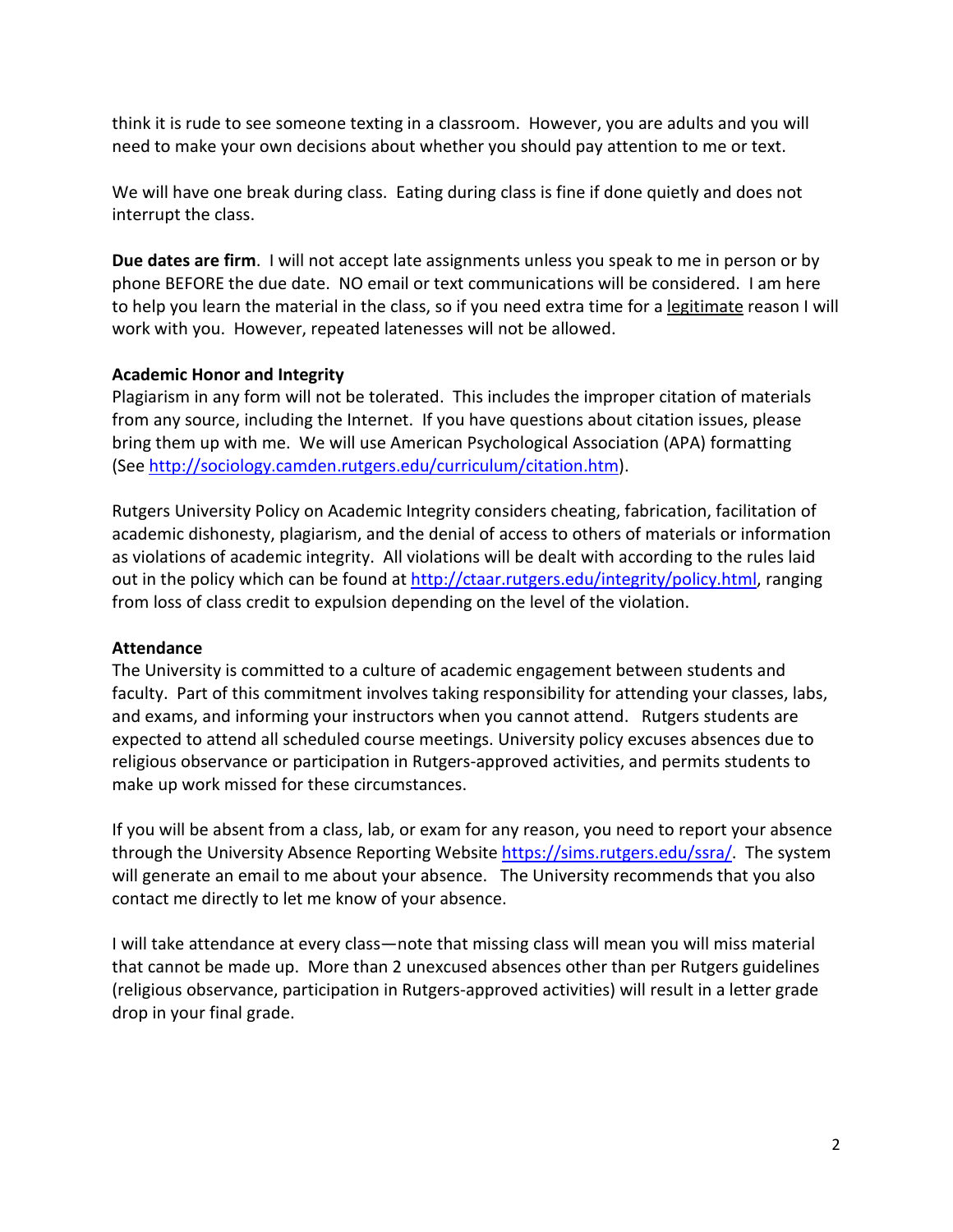## **Assignments and grading**

You should expect to read, write, and participate in discussions through the semester. Assignments will take the form of in-class activities, written reading, a mid-term paper and a final group project:

| $\bullet$ | Office hour meeting between January 25 and February 7 | (5 points)    |
|-----------|-------------------------------------------------------|---------------|
|           | In-class activities                                   | $(10$ points) |
| $\bullet$ | Reading responses: (10 responses)                     | $(30$ points) |
| $\bullet$ | Mid-term project: short project to be assigned.       | $(20$ points) |
|           | Final team project: group presentation to be assigned | (35 points)   |

### **Schedule**

Week 1: January 17 Course introduction.

Week 2: January 24 The culture of science/science and culture.

Week 3: January 31 Science storytelling.

Week 4: February 7 Models of science communication

Week 5: February 14 Types and modalities of science communication

Week 6: February 21 The scientific paper: structure and function

## Week 7: February 28 The scientific paper: images and statistics.

Week 8: March 6 **Mid-term paper due.** Legal issues in scientific communication: patents, embargo, retraction.

Week 9: March 13 **Spring break.**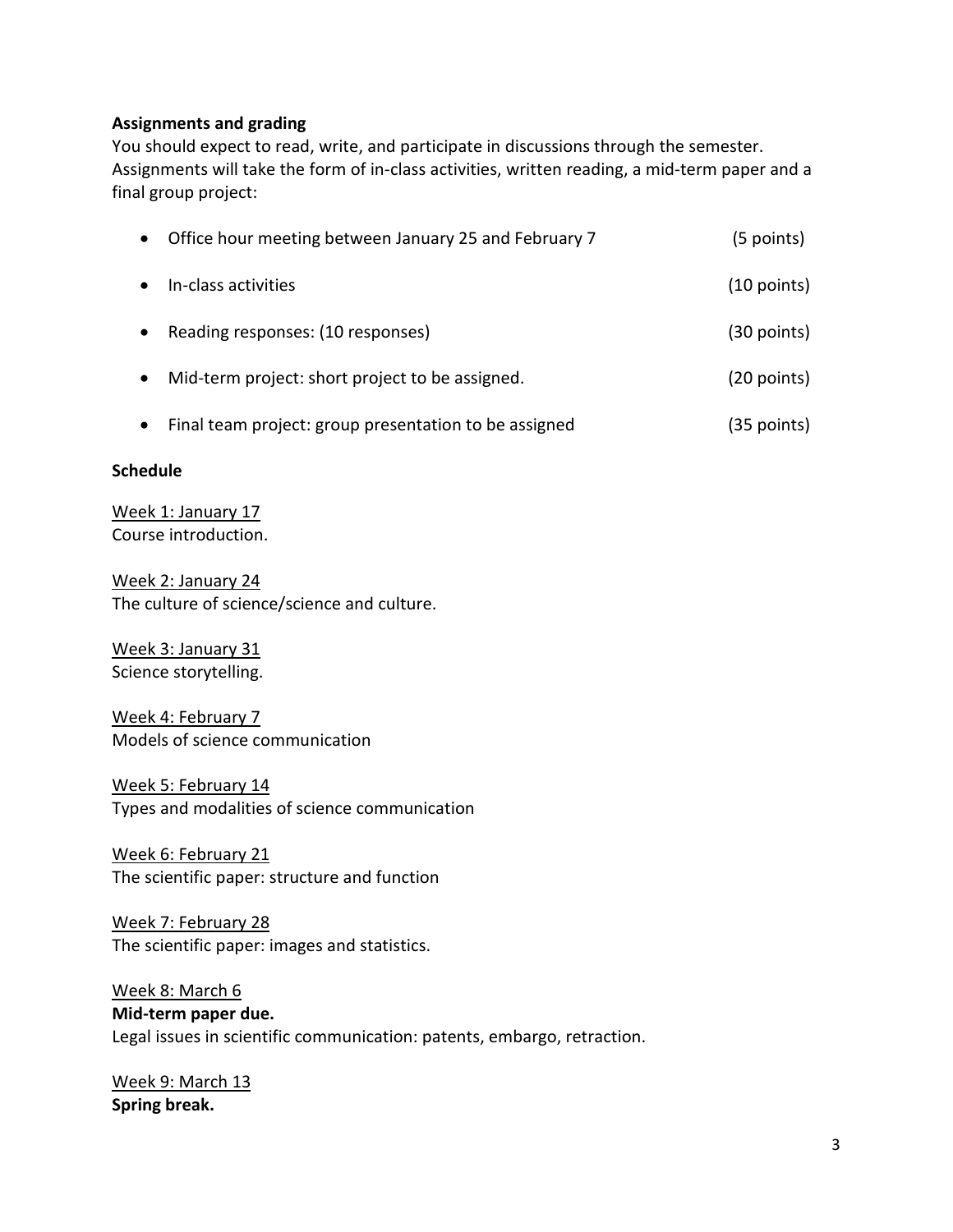Week 10: March 20 Audience and science literacy.

Week 11: March 27 Science in the mass media.

Week 12: April 3 Visual science.

Week 13: April 10 Movie screening (to be announced).

Week 14: April 17 Science policy and science activism.

Week 15: April 24 **Final project presentations.**

# **Relevant links**

- [APA format \(Purdue\)](http://owl.english.purdue.edu/owl/resource/560/01/)
- [Science](http://www.sciencemag.org/) magazine[, AAAS,](http://www.aaas.org/) an[d Communicating science](http://communicatingscience.aaas.org/Pages/newmain.aspx)
- [Nature magazine](http://www.nature.com/index.html)
- [Environmental Communication Network](http://www.esf.edu/ecn/)
- [Science and Development Network \(SciDevNet\)](http://www.scidev.net/)
- [Lab Lit](http://www.lablit.com/)
- [Public communication of Science and Technology](http://www.upf.edu/pcstacademy/Incoming_events/)
- [National Association of Science Writers](http://www.nasw.org/)
- [Informal Science \(NSF\)](http://informalscience.org/)
- [Association of Science and Technology Centers](http://astc.org/)
- [Environmental Media](http://www.bren.ucsb.edu/academics/environmental_media.htm)
- [Center for Advancement of Informal Science Education \(NSF\)](http://caise.insci.org/)
- [Bad Science](http://www.badscience.net/)
- [Google Sci Tech news](http://news.google.com/nwshp?tab=wn&topic=t)
- [Why Files](http://whyfiles.org/)
- [Live Science](http://www.livescience.com/)
- [Science Network](http://thesciencenetwork.org/)
- [Center for Advancement of Informal Science Education \(NSF\)](http://caise.insci.org/)